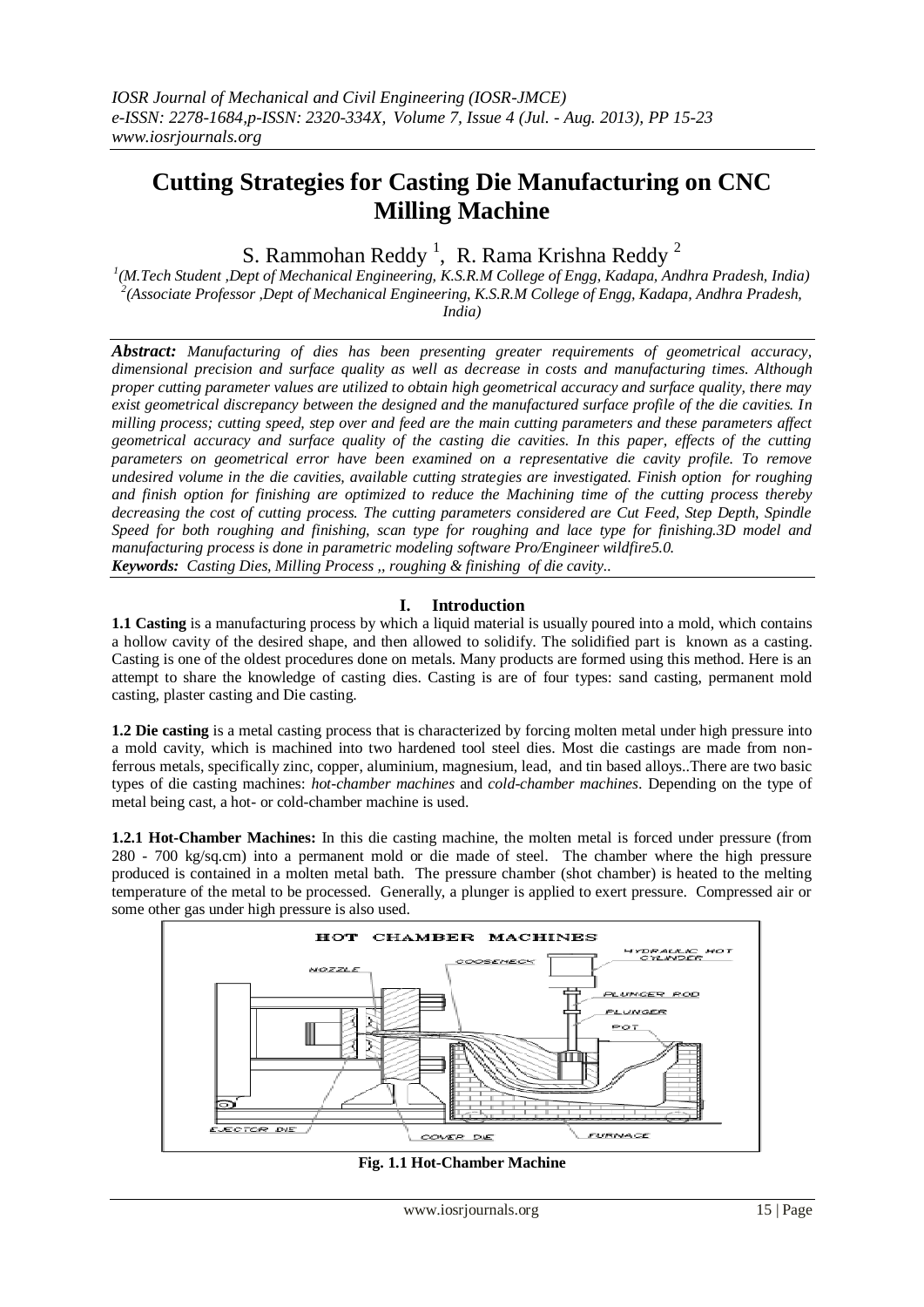When the plunger is in up position the molten metal flows from the pot into the pressure cylinder through the inlet port. With the die closed and locked, the shot cylinder is actuated to move the plunger downward. As the plunger moves down, it seals off the inlet port and the molten metal is forced through the gooseneck channel and the nozzle into the die casting die. After the metal solidifies in the die cavity, the power cylinder is actuated in reverse direction pulling the plunger up. This uncovers the inlet part allowing metal to flow from the pot into the pressure cylinder. The machine is now ready for the next Machining as the two halves of the die are closed.

**1.2.2 Cold-Chamber Machines:** These are used when the casting alloy cannot be used in hot-chamber machines; these include aluminium, zinc alloys with a large composition of aluminium, magnesium and copper. The process for these machines start with melting the metal in a separate furnace. Then a precise amount of molten metal is transported to the cold-chamber machine where it is fed into an unheated shot chamber (or injection cylinder). This shot is then driven into the die by a hydraulic or mechanical piston.



**Fig. 1.2 Cold-Chamber Machine**

**1.3 Dies:** Two dies are used in die casting; one is called the "cover die half" and the other the "ejector die half".Where they meet is called the [parting line.](http://en.wikipedia.org/wiki/Parting_line) The cover die contains the [sprue](http://en.wikipedia.org/wiki/Sprue_(manufacturing)) (for hot-chamber machines) or shot hole (for cold-chamber machines), which allows the molten metal to flow into the dies; this feature matches up with the injector nozzle on the hot-chamber machines or the shot chamber in the cold-chamber machines. The ejector die contains the ejector pins and usually the [runner,](http://en.wikipedia.org/wiki/Runner_(casting)) which is the path from the sprue or shot hole to the mold cavity. The cover die is secured to the stationary, or front, [platen](http://en.wikipedia.org/wiki/Platen) of the casting machine, while the ejector die is attached to the movable platen. The [mold cavity](http://en.wikipedia.org/wiki/Mold_cavity) is cut into two *cavity inserts*, which are separate pieces that can be replaced relatively easily and bolt into the die halves.

## **1.4 Pro/ENGINEER Manufacturing (Mold Extraction)**

**Computer-aided design** (**CAD**) is the use of computer technology for the process of design and design-documentation. Pro/engineer is the standard in 3D product design, featuring industry-leading productivity tools that promote best practice in design.

Pro/Mold design is an optional module for Pro/ENGINEER that provides the tools to simulate the mold design process within Pro/ENGINEER. This module lets you create, modify, and analyze the mold components and assemblies, and quickly update them to the changes in the design model.

Pro/CASTING provides tools to design die assemblies and components and prepare castings for manufacturing.

**1.5 CNC:** Computerized numerical control (CNC) of milling machines is quickly becoming common place and permits far more accurate tolerances than with manual milling. CNC machines follow computer controlled machine paths with upto five axis milling and automatic cutter changing capabilities. Nowadays CNC milling technology is a basic constituent part of every modern tool making company. According to the objective model for cavity manufacturing technology, where milling tool, die and product related parameters are considered, CNC milling technology is prevalently replacing classical die sinking EDM applications.

**Milling** is the [machining](http://en.wikipedia.org/wiki/Machining) process of using rotary [cutters](http://en.wikipedia.org/wiki/Milling_cutter) to remove material from a workpiece advancing (or *feeding*) in a direction at an angle with the axis of the tool.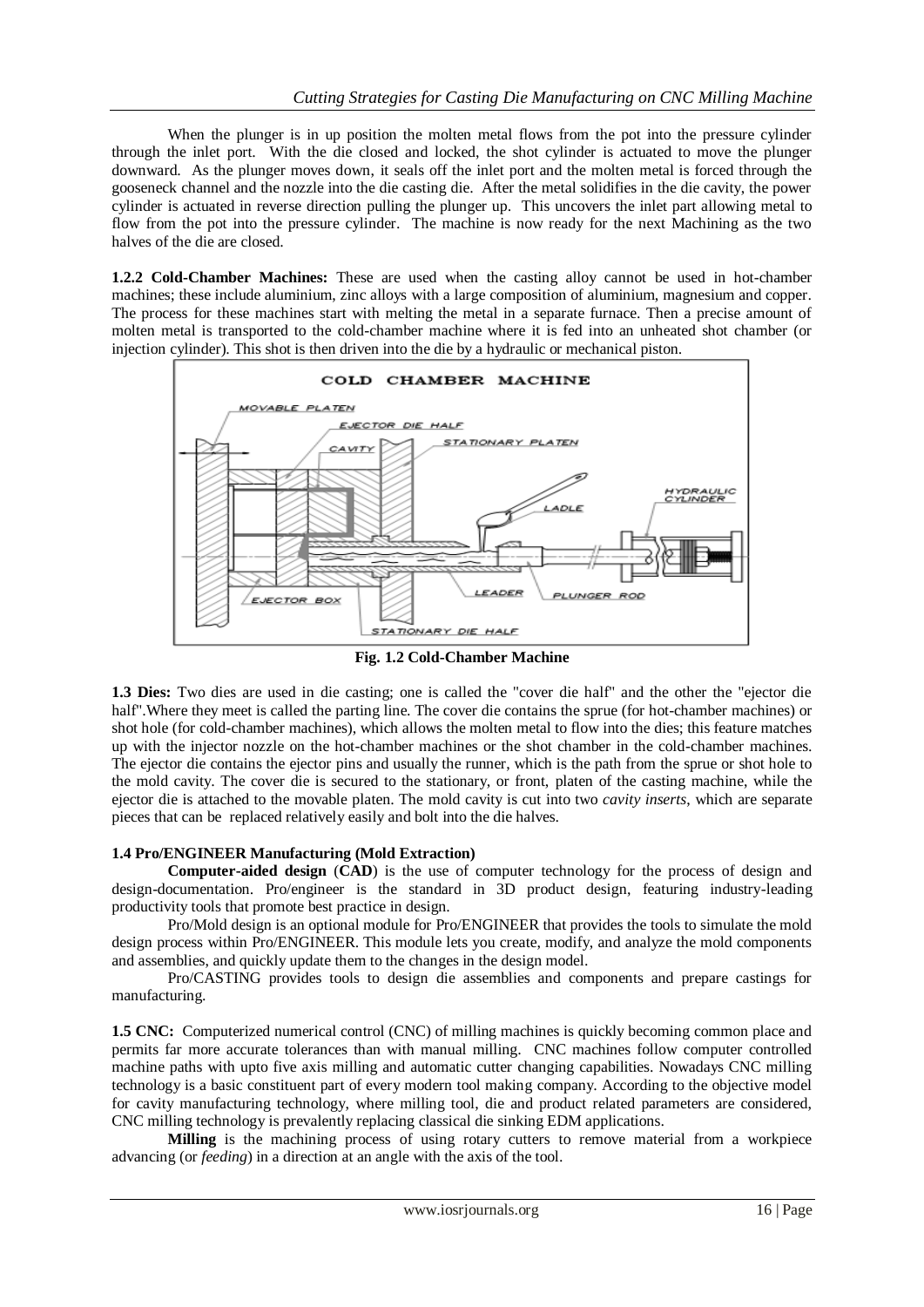

**FIG 1.3 CNC Milling Machine**

**1.6 Component Model of BMW Car Engine Cover:** The BMW car engine cover is taken for preparing Casting Die. BMW is a GERMAN company. BMW stands for Bayerische Moteren Werke, which is German, roughly translating to 'Bavarian Motor Works.'



**Fig. 1.4 Component Model**

## **II. Rough Cut Milling Of Die Cavity**

**2.1 Importance of Rough Cutting Operations in Casting Die Manufacturing:** Nowadays, current trend in casting die manufacturing is to produce high quality surface with an accurate geometrical properties using high speed machining centers. With the introduction of new developments in CNC milling technology, higher feed rates and cutting speeds are more and more applicable. Advances in feed rate and cutting speed provide great reductions in the production time of die cavities. However, obtaining geometrical accuracy in accordance with the product specifications is still primary objective; therefore, the most suitable cutting parameters for each operation must be carefully selected. Many researchers pay attention to optimizing finish parameters of the cutting operations but this is not completely sufficient to increase the efficiency of manufacturing processes of dies.

## **2.2 Cutting Parameters for Rough Machining**

There are many parameters influencing the characteristics of milling process. However, when the cutting parameters are considered, main parameters can be classified as:

- Axial depth of cut (depth of cut) (mm)
- Radial depth of cut (step over) (mm)
- Feed rate (mm/min)
- Cutting speed (r.p.m)
- Type of milling i.e. down or up milling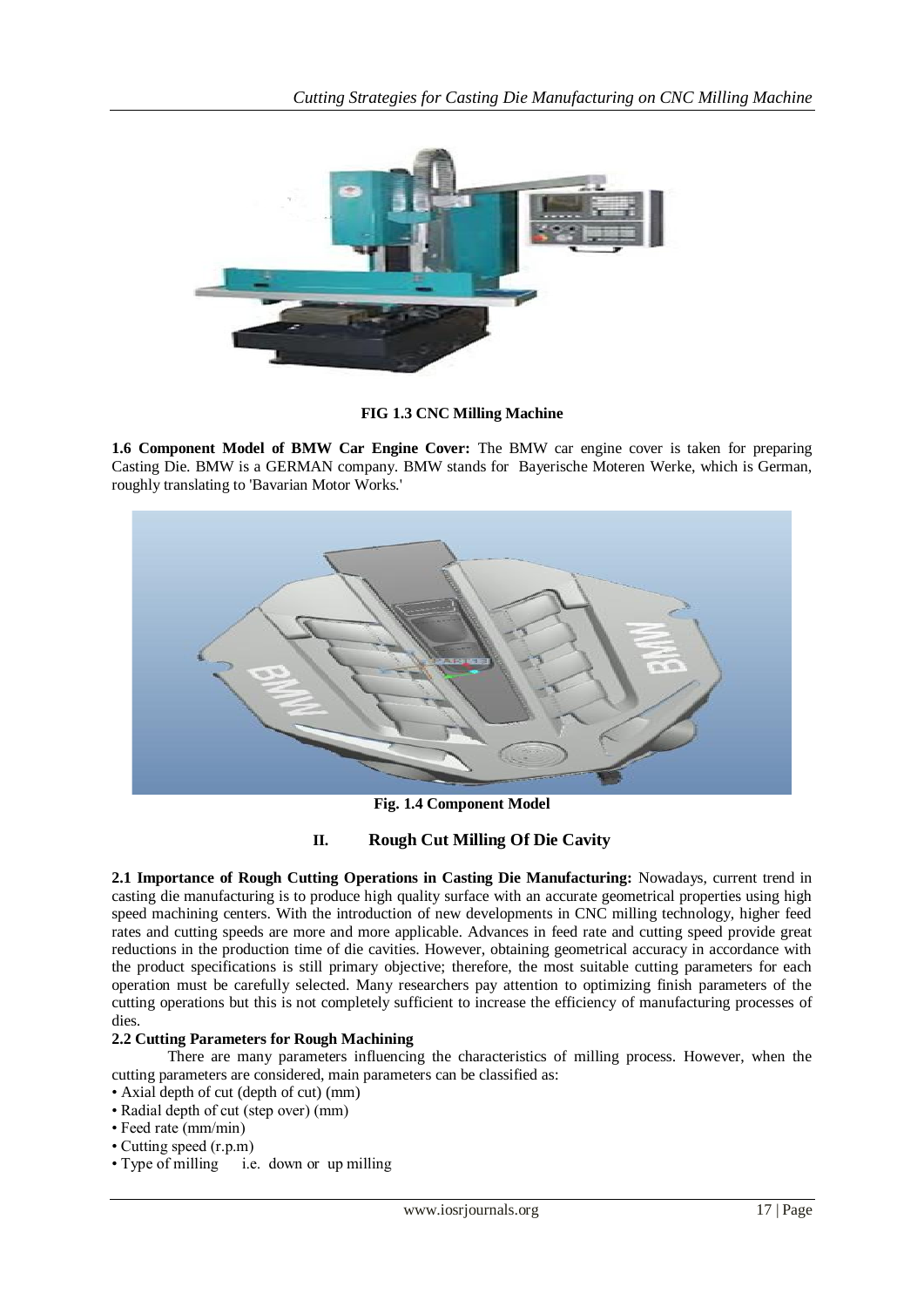Axial depth of cut is the axial engagement of the tool with respect to workpiece. Radial depth of cut or radial engagement of the tool Cutting speed is the speed difference between cutting tool and surface of the workpiece it is operating on. It depends on tool diameter and spindle speed.

 In down milling the cutting edge is mainly exposed to compressive stresses, which are much more favorable for the properties of solid carbide cutters compared with the tensile stresses developed in up milling. When the cutting edge goes into cut in down milling, the chip thickness has its maximum value; on the contrary in up milling it has its minimum value. Up milling and down milling process are represented in fig 2.1.



**Fig. 2.1 Up milling and down milling process**

**2.3 ROUGH CUTTING PARAMETERS FOR THE SELECTED GEOMETRY:** To define the proper diameter of the tool for the rough cutting operation, simulation package of Pro/Engineer Wildfire 5.0 is utilized. Excess volume is removed by tools having diameter of 40 mm, and radius 5mm. For the determination of the axial depth of cut value, tool properties and depth of cut .



**Fig. 2.2 Roghing Tool**

#### **2.4 Machining Time in Rough Machining by Changing The\_ SCAN TYPE 2.3.1 Available Cutting Strategies**

| <b>L.</b> Edit Parameters of Sequence "ROUGH_CASE1" |                              |                | ∥□<br>ı. |
|-----------------------------------------------------|------------------------------|----------------|----------|
| Edit Information Tools<br>File                      |                              |                |          |
| AII<br>Parameters Basic                             | Category: All categories     | $\cdot$        |          |
|                                                     |                              | $d =$          |          |
| Parameter Name                                      | ROUGH_CA                     |                |          |
| <b>TOLERANCE</b>                                    | 0.01                         |                |          |
| STEP OVER                                           | 20                           |                |          |
| PROF_STOCK_ALLOW                                    | n.                           |                |          |
| ROUGH_STOCK_ALLOW                                   | n.                           |                | Œ        |
| BOTTOM_STOCK_ALLOW                                  |                              |                |          |
| CUT ANGLE                                           | 0.                           |                |          |
| SCAN_TYPE                                           | TYPE_3<br>۰                  |                |          |
| CUT_TYPE                                            | TYPE 1<br>TYPE_2             |                |          |
| ROUGH_OPTION                                        | TYPE_3                       |                |          |
| CLEAR_DIST                                          | TYPE_SPIRAL<br>TYPE ONE DIR  |                |          |
| SPINDLE_SPEED                                       | TYPE_1_CONN                  |                |          |
| COOLANT_OPTION                                      | CONSTANT_LO<br>SPIRAL MAINTA |                |          |
|                                                     | SPIRAL MAINTA<br>FOLLOW_HARD |                |          |
| OK                                                  | Cancel                       | ← Hide Details |          |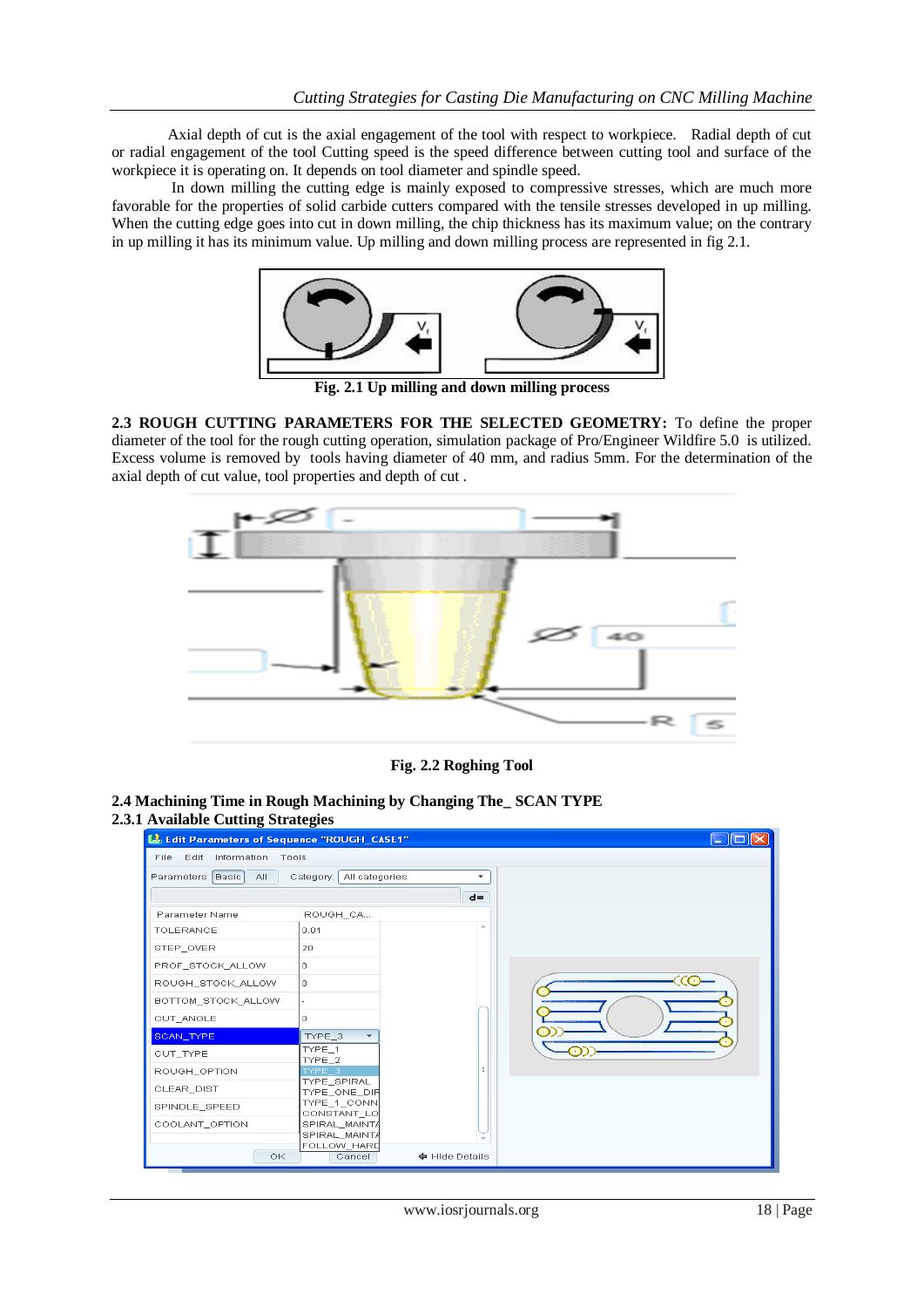| S.NO             | <b>PARAMETER</b>           | <b>VALUE</b>          | <b>FIGURE</b>                      |
|------------------|----------------------------|-----------------------|------------------------------------|
| $\,1\,$          | ${\rm CUT\_FEED}$          | $2000\mathrm{mm/min}$ |                                    |
| $\sqrt{2}$       | $\mbox{{\sc ARC\_FEED}}$   | $500\mathrm{mm/min}$  |                                    |
| $\overline{3}$   | $\sf PLUNGE\_FEED$         | $200\mathrm{mm/min}$  | 81 I<br>E<br>H                     |
| $\overline{4}$   | ${\it STEP}\, {\it DEPTH}$ | $0.5\mathrm{mm}$      |                                    |
| $\sqrt{5}$       | ${\tt STEP}$ OVER          | $20 \mathrm{mm}$      | <u>((O</u><br>$ -$<br>₹            |
| $\sqrt{6}$       | ${\rm CLEAR}$ DISTANCE     | $1\mathrm{mm}$        | <b>LIJ</b><br>ШJ<br><b>EE</b><br>H |
| $\boldsymbol{7}$ | SPINDLE SPEED              | 1000 r.p.m            |                                    |

## **TABLE 2.1- Rough Cutting Parameters**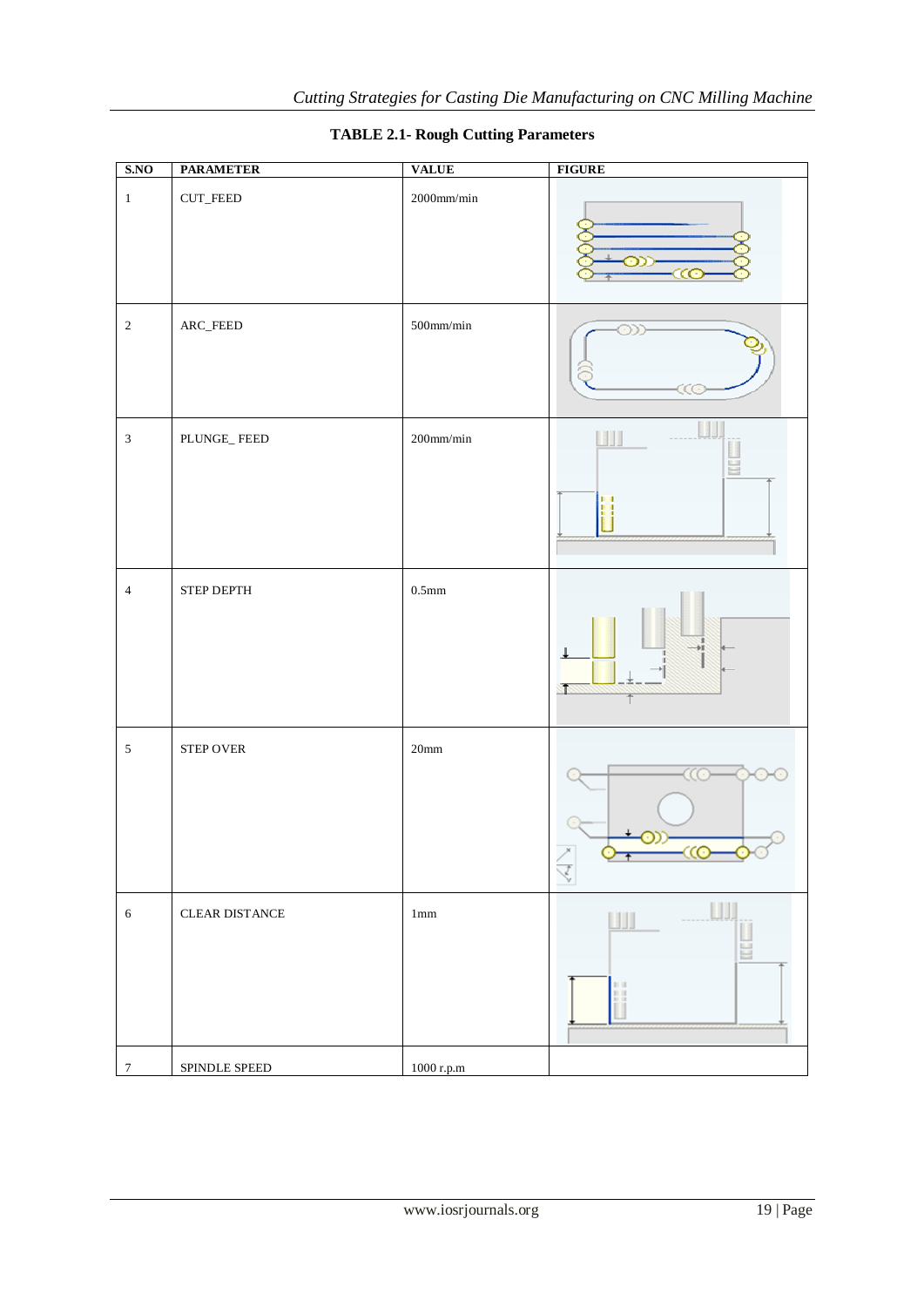





 **Fig. 2.3 Model of Cavity Fig. 2.4 Manufacturing Model in Pro/ENGINEER**

## **2.5 Result For Roughing**

The available cutting strategies of the Pro/Engineer Wildfire 5.0 are analyzed, it is realized that "Type 1" tool path is selected, the tool path which is more favorable for cutting strategies generated around all islands. Cutting tool locations of a typical tool path are illustrated in Figure 2.5 Similarly, "Type\_2" provides again a scan type tool path where the cutter would go around islands. "Type\_3" tool path is also a scan type tool path where the cutter would machine zone by zone. When "Type\_Spiral". produces a scan type tool path where the cutter retracts upon encountering an island. As another cutting strategy, "Type\_One\_Dir" can be preferred to cut in one direction only, retracting and traversing to next cut. In order to maintain contour follow of the tool when entering and exiting from each cut, "Type 1 Connect" should be selected. it is observed that the "Type 1" tool is superior to other cutting strategies in terms of Machining time and tool-workpiece contact duration. Machining time of the each cutting strategy for the removal is listed Table 2.2

| <b>Cutting Strategy</b> | <b>MachiningTime(minutes)</b> |
|-------------------------|-------------------------------|
| TYPE 1                  | 2963.62                       |
| TYPE 2                  | 3102.13                       |
| TYPE 3                  | 3126.89                       |
| TYPE SPIRAL             | 4027.19                       |
| TYPE ONE DIRECTION      | 4051.00                       |
| TYPE 1 CONNECT          | 4238.02                       |

## **Fig. 2.5 Tool Play Path**



After completion of tool play path to check the required part shape is obtained or not checked by using NC check in Pro/E. it is illustrared in fig.2.6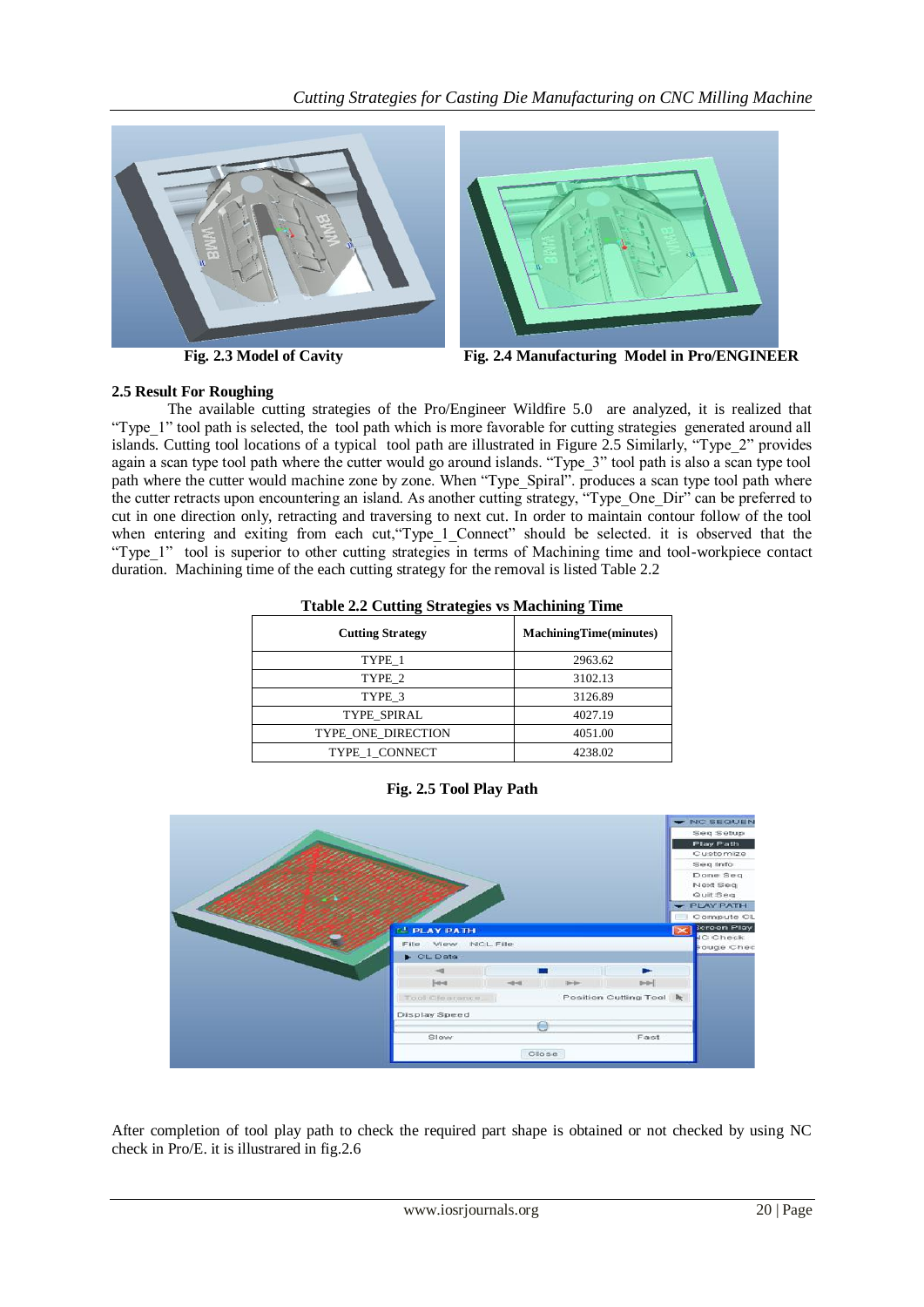

## **III. Finishing Of Die Cavities**

Finishing operations are another factor when considering a switch to die casting. Ideally, the part and tool design should produce a component that's close to finish dimensions, to minimize subsequent machining. Typically, the more complex parts offer the greatest opportunity for cost savings, as die casting can often eliminate several secondary operations required to complete a machined component.

#### **3.1 Finish Cutting Parameters For The Selected Geometry:**

To define the proper diameter of the tool for the Finish cutting operation, simulation package of Pro/Engineer Wildfire 5.0 is utilized. The remaining material is removed by tools having diameter of 16 mm, and radius 0.8mm.



**FIG 3.1 Finishing Tool**

| <b>TABLE 3.1- Finishing Cutting Parameters</b> |  |
|------------------------------------------------|--|
|------------------------------------------------|--|

| S.NO           | Parameter     | Value             |
|----------------|---------------|-------------------|
| 1              | Cut Feed      | $1000$ mm/min     |
| $\overline{c}$ | Arc_Feed      | $500$ mm/min      |
| 3              | Plunge_Feed   | $200$ mm/min      |
| 4              | Step Depth    | 0.5 <sub>mm</sub> |
| 5              | Step Over     | 2mm               |
| 6              | ClearDistance | 1mm               |
| 7              | Spindle speed | $2500$ r.p.m      |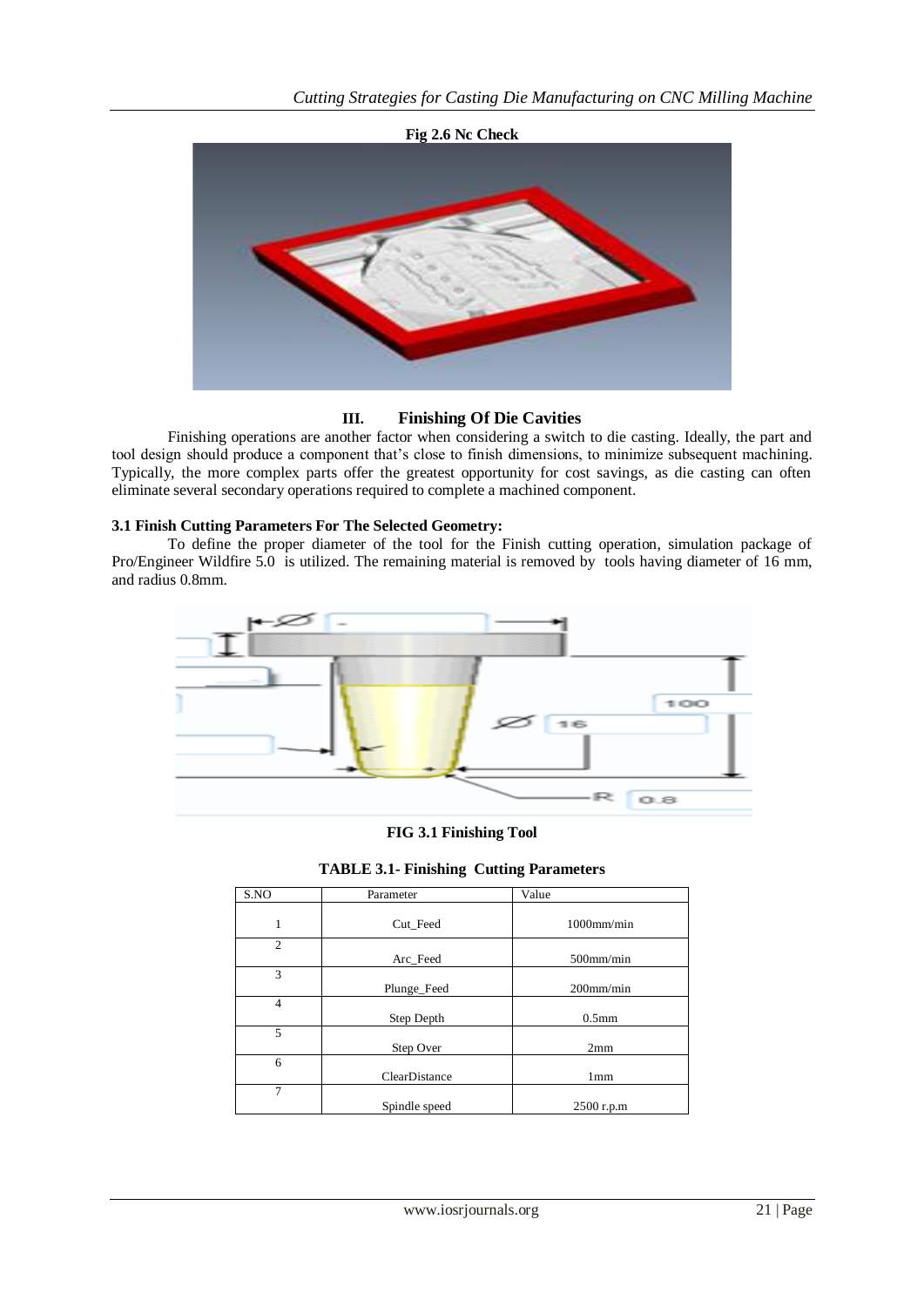**3.2 Machining Time in Finishing by Changing The\_ FINISH OPTION** 

#### **3.2.1 Available Cutting Strategies**

| Edit Parameters of Sequence "FINISH_CASE7" |                              |                |  |
|--------------------------------------------|------------------------------|----------------|--|
| Edit<br>Information Tools<br>File          |                              |                |  |
| Parameters Basic<br>AIL                    | Category:   All categories   | ۰              |  |
|                                            |                              | $d =$          |  |
| Parameter Name                             | FINISH_CAS                   |                |  |
| SLOPE_ANGLE                                | 45                           | ٠              |  |
| STEP_OVER                                  | 0.5                          |                |  |
| FINISH_STOCK_ALLOW                         | $\Omega$                     |                |  |
| SCALLOP_HGT                                |                              |                |  |
| CUT_ANGLE                                  | 0                            |                |  |
| INSIDE_TOLERANCE                           | 0.025                        |                |  |
| OUTSIDE_TOLERANCE                          | 0.025                        |                |  |
| LACE_OPTION                                | LINE_CONNE                   |                |  |
| <b>FINISH_OPTION</b>                       | STRAIGHT_ *                  |                |  |
| CLEAR_DIST                                 | STRAIGHT CUT<br>PROFILE CUTS |                |  |
| SPINDLE_SPEED                              | SHALLOW_CUT                  |                |  |
| COOLANT_OPTION                             | COMBINED_CU<br>UFF           |                |  |
|                                            |                              |                |  |
| <b>OK</b>                                  | Cancel                       | ← Hide Details |  |

#### **3.3 Result For Finishing**

The available cutting strategies of the Pro/Engineer Wildfire 5.0 is shown in fig.3.1.1. these available cutting strategies are analyzed. it is realized that "profile cuts" tool path is selected, the tool path which is more favorable for cutting strategies are generated around all islands. Cutting tool locations of a typical tool path are illustrated in Figure 3. Similarly, "straight\_cuts" provides again a finish type tool path where the cutter would go around islands. "combined\_cuts" tool path is also a finish type tool path where the cutter would machine zone by zone. When "shallow cuts". produces a finish type tool path where the cutter retracts upon encountering an island. Among all these cutting strategies, it is observed that the "profile\_cuts" tool is superior to other cutting strategies in terms of Machining time and tool-workpiece contact duration. Machining time of the each cutting strategy for the removal of the same amount of volume can be examined in Table 4.1.

| TADLE 3.2 Cutting Strategies vs Machining Thine |                                 |  |
|-------------------------------------------------|---------------------------------|--|
| <b>CUTTING STRATEGY</b>                         | <b>MACHINING TIME (minutes)</b> |  |
| STRAIGHT CUTS                                   | 156.56                          |  |
| PROFILE CUTS                                    | 89.92                           |  |
| <b>COMBINED CUTS</b>                            | 202.39                          |  |
| <b>SHALLOW CUTS</b>                             | 130.10                          |  |

**TABLE 3.2 Cutting Strategies vs Machining Time**

## **IV. Conclusion**

 In this paper, the effects of cutting parameters on geometrical error have been examined on a representative die cavity profile of an automobile component. To remove undesired volume in the die cavities, available cutting strategies are investigated. Cutting strategies scan type for roughing and finish option for finishing are optimized to reduce the machining time of the cutting process thereby decreasing the cost of cutting process.

The cutting parameters considered are cut feed, step over, depth of cut, spindle speed for both roughing and finishing, scan type for roughing and finish option for finishing. Cutting strategies of Scan type for roughing are Type 1, Type 2, Type 3, Type Spiral, Type One Direction and Type 1 connect. Fininish option for finishing straight cuts, profile cuts, combined cuts, shallow cuts.

3D model and manufacturing process is done in parametric modeling software Pro/Engineer 5.0.

Roughing and finishing processes are performed on the die cavity by varying the cutting strategies scan type in roughing and finish option in finishing to determine the machining time. By observing the result, changing the scan type and finish\_options of both roughing and finishing operations, the machining time is obtained as shown in table 2.2 &3.2..

The optimal scan type for roughing of cavity is "Type 1" since the machining time is less and optimal finish option for finishing is "profile cuts" since the machining time is less .